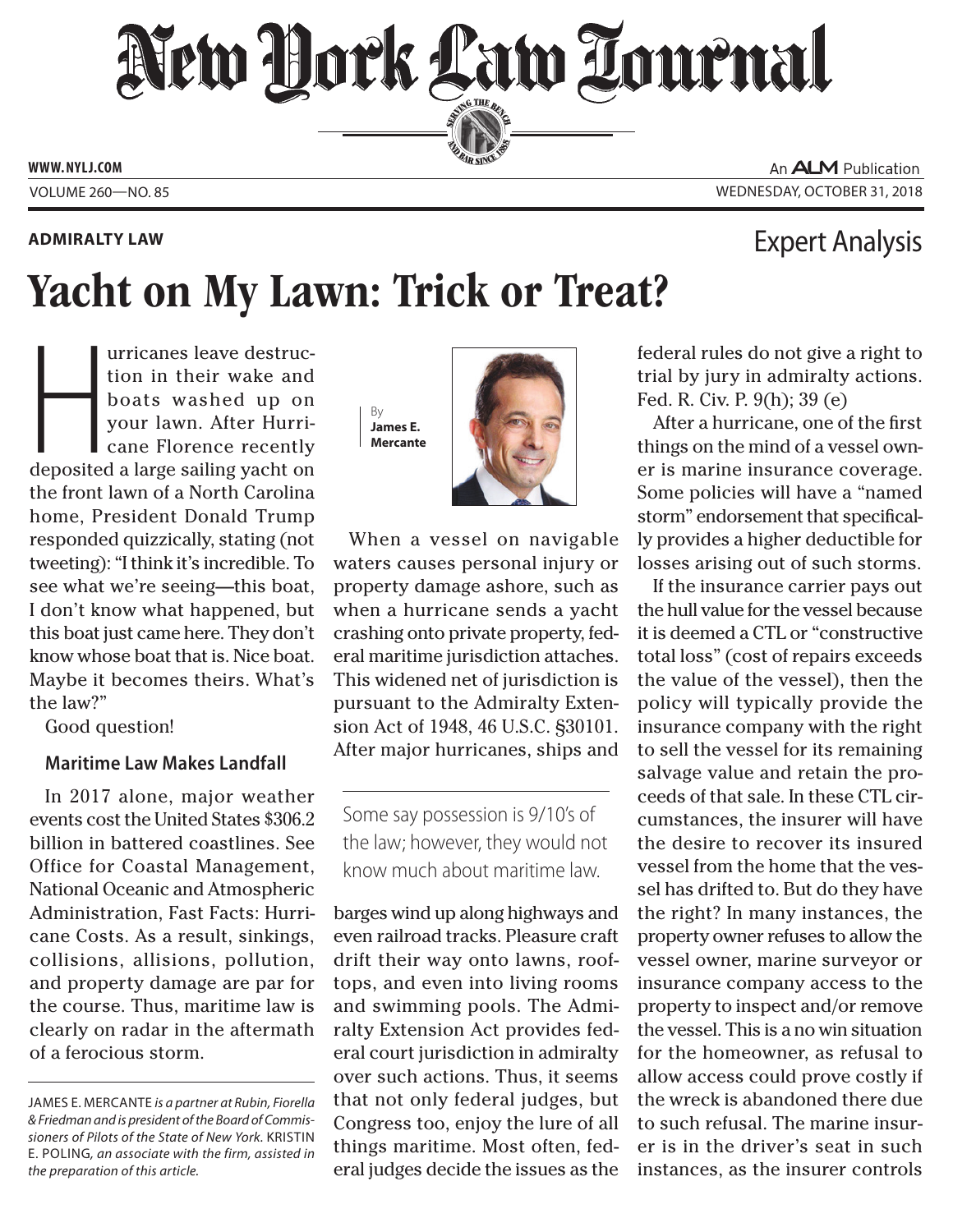the retention of a marine surveyor to evaluate the situation and the purse strings pursuant to the insurance policy to have the vessel removed. If the homeowner balks and the vessel is a wreck, the insurer may simply say "ok, here's the title, you deal with it." On the other hand, if the vessel retains value and its owner or insurer want the vessel back, then it might require a court order to access the reluctant owner's property to retrieve the vessel. This latter scenario is common in the aftermath of hurricanes or superstorms where, as Trump observed, property owners may believe the fake news that they have some ownership right in a vessel simply because the vessel sits on their property.

#### **Finders, Keepers?**

Some say possession is 9/10's of the law; however, they would not know much about maritime law.

In admiralty, the phrase "finders, keepers" does not apply. To obtain title as a *finder* of property left behind by a hurricane (or on the front lawn as the case may be), the vessel owner must first have expressly or impliedly "abandoned" it. *Bemis v. RMS Lusitania*, 884 F. Supp. 1042 (E.D. Va. 1995). This is often difficult to prove as courts impose a strong presumption of nonabandonment, as an owner simply may not be able to find it. *Balzano v. Kutchytska*, 981 N.Y.S.2d 633 (Sup. Ct. N.Y. Richmond County, 2013) ("there was no abandonment of the beached vessel by the claimant even though he did not locate it until ten days after the hurricane struck. The facts established that owing to the nature of Hurricane Sandy and the displacement of boats and the distance they were carried, claimant acted reasonably expeditiously in locating and reclaiming his boat"). In New York, a vessel owner may abandon a wrecked pleasure craft by notifying the New York State Department of Motor Vehicles and surrendering the vessel's certificate of registration.

Under certain limited circumstances, a homeowner might be entitled to a "salvage" reward. The law of "*salvage*" is an equitable remedy in admiralty that compensates a volunteer who successfully saves property in peril. Entitlement to salvage rights requires (1) that the vessel is in peril, (2) that the effort is voluntary, and (3) success in rescuing the vessel from peril. This was decided in 1870 by the U.S. Supreme Court in *The Blackwall*, 77 U.S. 1 (1870) (also setting forth the criteria federal courts should evaluate in arriving at a salvage award). Compensation for a salvage service can range from a monetary reward to title over the vessel itself. *Dluhos v. Floating & Abandoned Vessel*, 162 F.3d 63 (2d. Cir. 1998) (holding vessel must be "arrested" under Rule D of the Supplemental Admiralty Rules for federal court to have jurisdiction over the vessel in a salvor's in rem action seeking title). However, once the hurricane has passed and the vessel comes to rest on the property, the "peril" to the vessel has ended. As such, the first element of salvage would be missing, and the owner would not have rights to a salvage award under maritime law.

#### **God Help Us!**

In addition to the law of "finds" and "salvage," hurricanes bring many other "see-worthy" maritime laws.

When a vessel breaks away from its moorings or is otherwise set adrift and collides with a fixed object (such as a dock, another boat or a house), general maritime law presumes the drifting vessel to be at fault. *The Louisiana*, 70 U.S. 164 (1865). However, if the incident is caused by a hurricane, cyclone, or tropical storm, the vessel owner may invoke the "Act of God" defense. This defense applies if (1) the accident is caused by a natural event, and (2) no human error or negligence is involved. *John W. Stone Oil Distrib. v. Bollinger Shipyards*, 2007 U.S. Dist. LEXIS 67426 (E.D. La. 2007) (discussing the Act of God defense in light of a presumption of some fault after barge broke from moorings, drifted away from shipyard and struck another vessel during Hurricane Katrina).

Most hurricanes are powerful enough to satisfy the first prong of the Act of God defense. Indeed, most if not all hurricane destruction cases will involve the Act of God defense. As such, federal judges in admiralty cases have had ample opportunity to consider and clarify the defense. See Mercante, J., "Hurricanes and Act of God: When the Best Defense is a Good Offense," 18 U.S.F. Mar. L.J. 1, 17-18 (2005-06) (providing overview of federal maritime cases involving Act of God defense). This federal judge made law is known as "General Maritime Law." The goal of uniformity of such law in federal courts across the nation is important to the maritime bar.